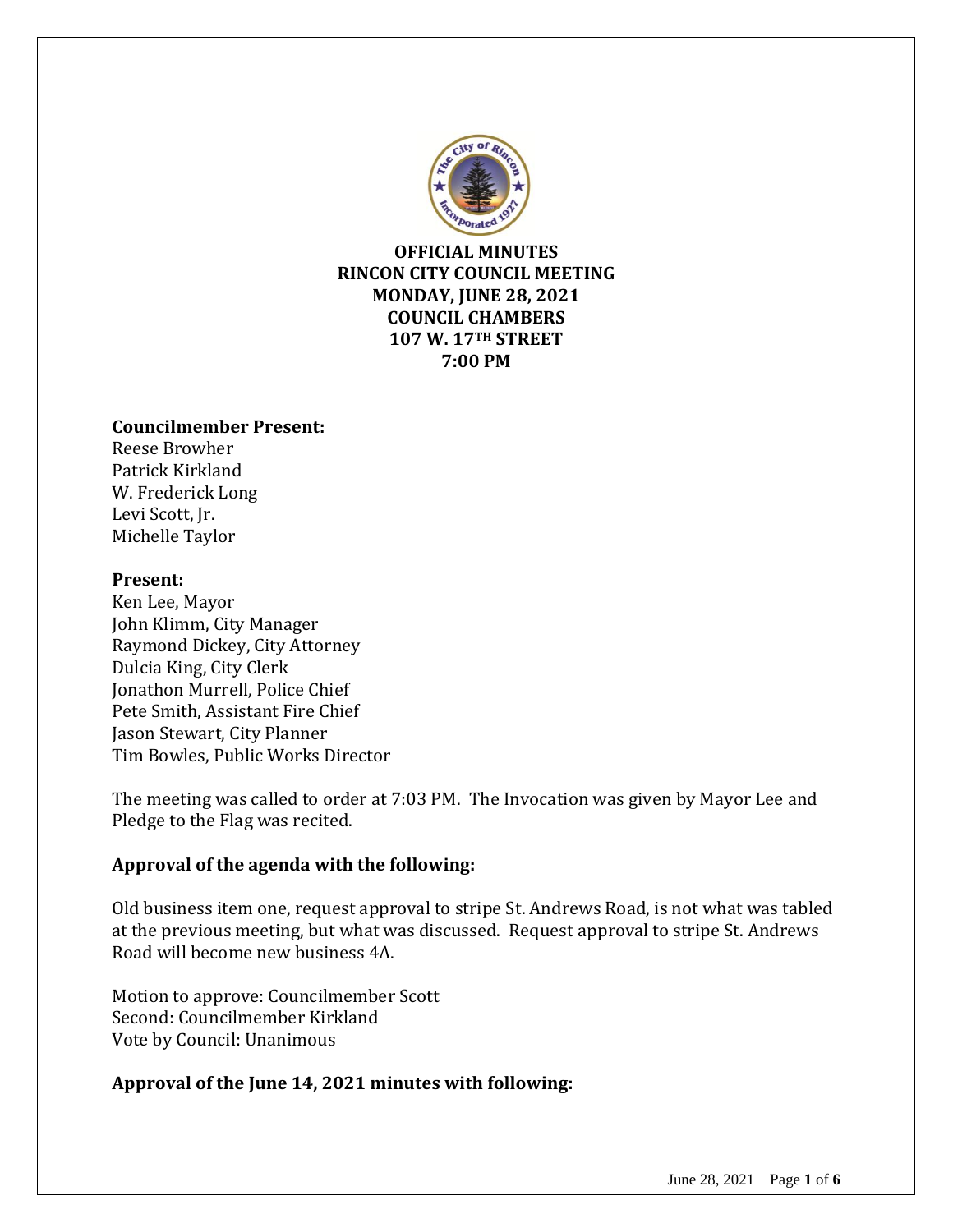One grammatical error, higher up not hire up.

Motion to approve: Councilmember Kirkland Second: Councilmember Scott Vote by Council: Unanimous

## **Public Hearing**

*Turn meeting over to public hearing officer, Raymond Dickey:*

Open public hearing: 7:07PM

## **Public hearing to consider establishing a Storm Water Utility Ordinance and to establish the fee to be charged for maintenance and management of the storm water utilities.**

Mr. Klimm said we are here to formally ask for approval for adoption of a Stormwater Utility Ordinance and also to ask Council to formalize a base fee of \$2.00. We will have to take on the responsibility of maintaining our stormwater. There are changes in our land use and there will continue to be changes. The problems associated with increase stormwater runoff require a proper stormwater management program to balance economic growth. Stormwater management will cost the City even if we do nothing. Failures will occur which will require the City's action to repair, we could get fined and there could be consent orders. Several years ago we received a two year the Coastal incentive utilities grant to help us consider adoption of a stormwater utility program. 179 jurisdictions in the Southeast have stormwater management. 62 in the state of Georgia already have adopted a similar program.

Wade Burcham with Geosyntec was present. Mr. Burcham said the City helped do this, we turned a two year grant into three years because of COVID. \$2.00 is about the average in the State. Councilmember Taylor asked was \$2 enough, Mr. Burcham \$2 is good to get started, it will work really well. Mr. Klimm asked Council to consider this on annual bases during the budgetary process.

### Close public hearing: 7:15 PM

### *Turn the meeting back over to Mayor Lee.*

## **Vote on a first reading to establish a Storm Water Utility Ordinance and to establish the fee to be charged for maintenance and management of the storm water utilities.**

Councilmember Browher asked do we have a plan in place to educate the residents. Mr. Klimm said we plan to collaborate with Mr. Burcham and before we implement we will educate people. Mr. Burcham said we will also educate staff, and a customer service manual that was already given to the ladies up front. Mr. Burcham said he has reached out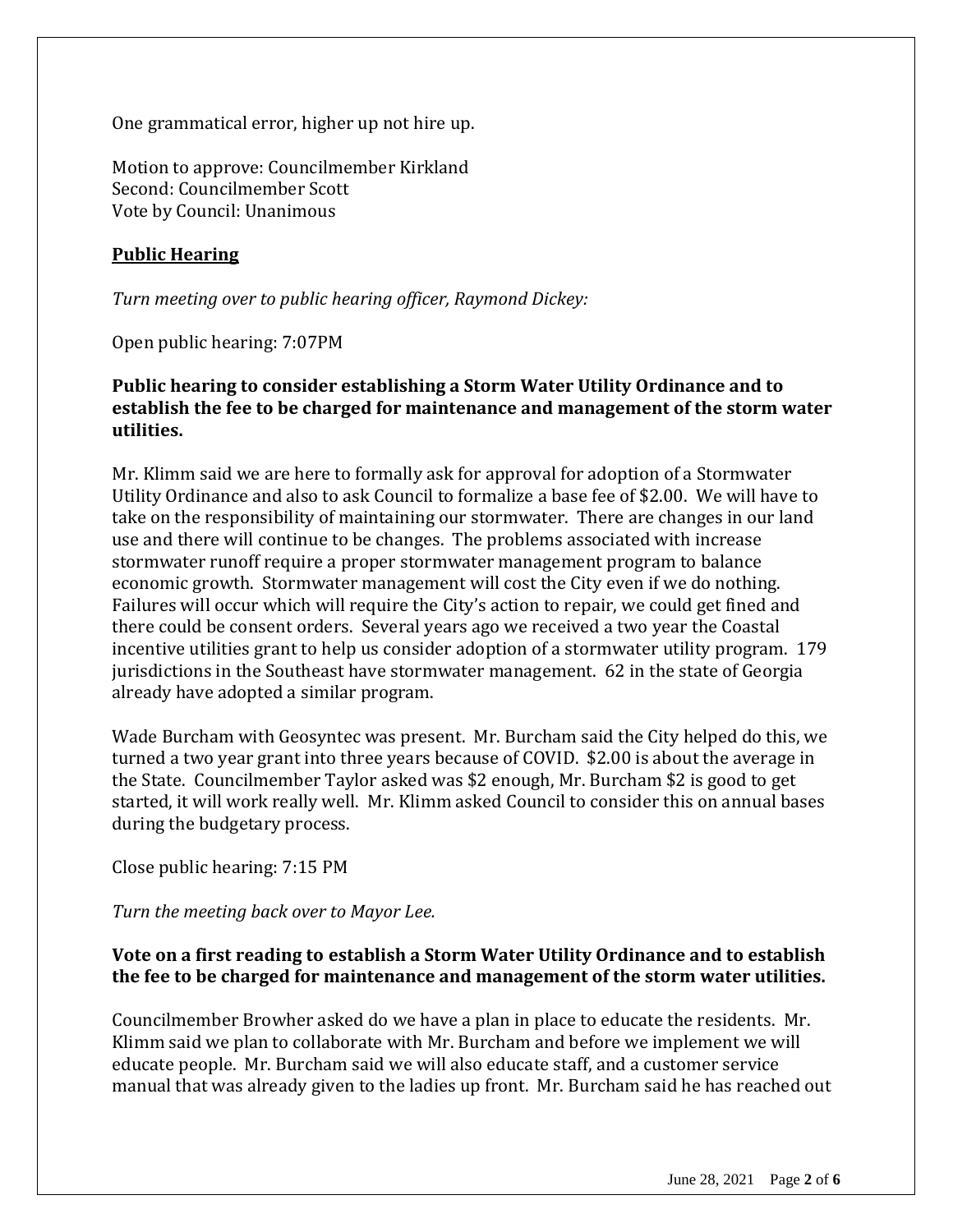to the big box stores already and they understand, they don't want flooding in their parking lots. A motion was made to adopt the ordinance and establish a \$2.00 stormwater fee.

Motion to approve: Councilmember Scott Second: Councilmember Kirkland

Councilmember Long said he hopes we can work on ordinance to help with abuse of our stormwater system, Mr. Bowles said we do have an ordinance for that it is a matter of catching people.

Vote by Council: Unanimous

### **Old Business:**

# **1. Request approval to pay Savannah River Utilities \$5,970.00 to stripe Williowpeg Way. LI #320-4100-541225 (Tabled at the 6/14/2021 meeting)**

Remove from table: Councilmember Browher Second: Councilmember Scott Vote by Council: Unanimous

No action taken.

### **New Business:**

**1. A request has been filed by K7 Properties, LLC for approval of a Minor Subdivision and Recombination of a 10.47 acre tract; property is located at Lexington Ave. Parcel 1C is being combined with lot number 4 adding 0.329 acres to the lot; lot 4 is located at 307 Plantation Drive and is owned by Patricia and Gary West. The remaining tract will be subdivided into parcel 1A with 6.166 acres and parcel 1B with 3.575 acres. The property is zoned R-5 (Residential-One unit detached conventional house); the property is owned by K7 Properties LLC. (Map and Parcel # R2290004 & R2630002A00)**

Mr. Stewart said Mr. Kersey is wishing to adjust the boundary line of one property and split the remaining lot. The Planning and Zoning Board has recommended approval. Mr. Kersey was present. Councilmember Scott asked how long this has been R5, Mr. Kersey said he is not sure probably since he brought the property.

Motion to approve: Councilmember Scott Second: Councilmember Browher Vote by Council: Unanimous

**2. Request approval to accept a waterline easement for property located at 313 S. Columbia Avenue, property is owned by Whaler Holdings.**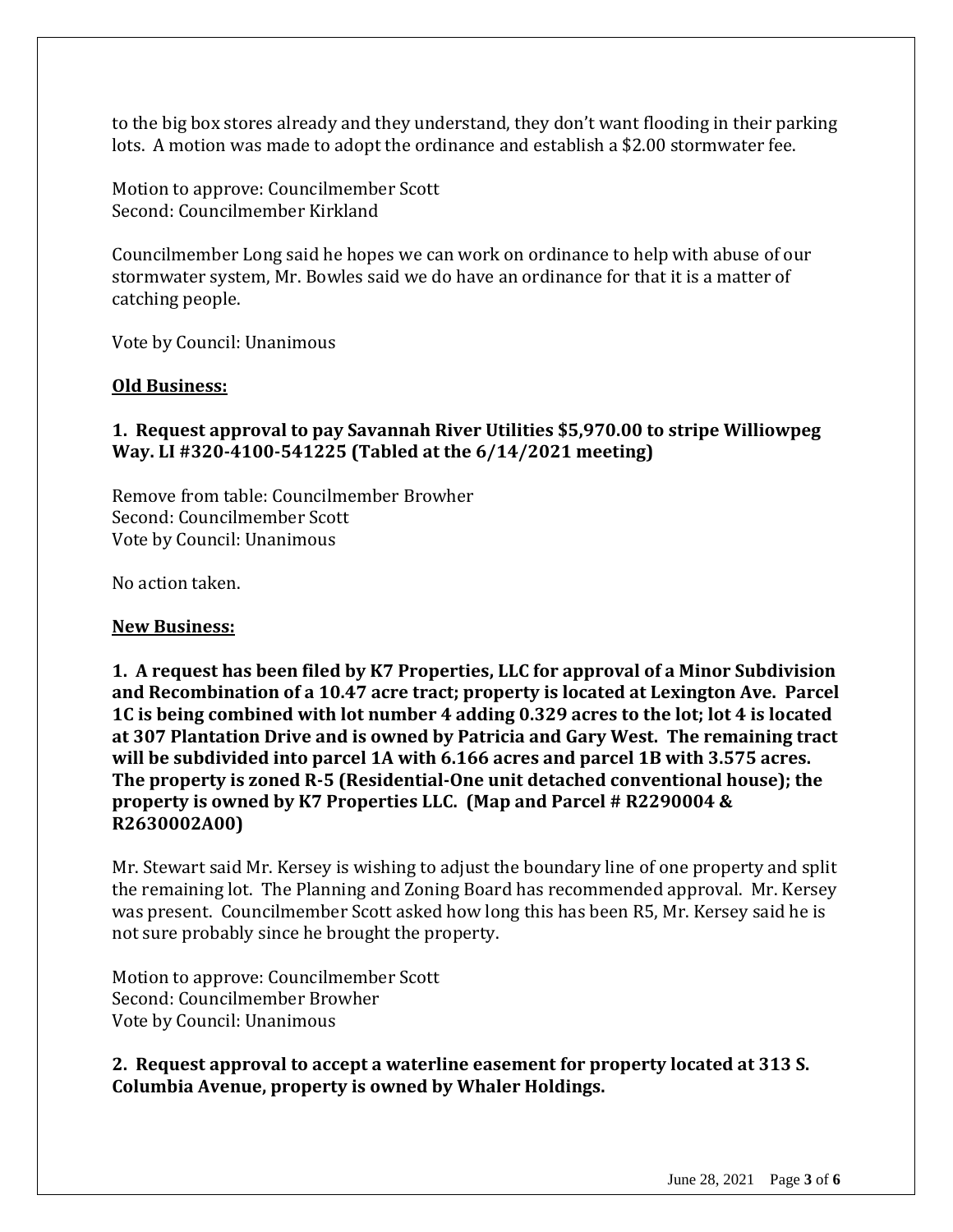Mr. Bowles said this is a water main easement that comes from behind Continental Storage and the property owners would like to deed it over to the City so we would have access to the water meter. The only other option they had to get water was to do a jack and bore across Highway 21. Councilmember Scott asked about a warranty period, Mr. Bowles said it is a short run and will go through the inspection process but we can ask them for a warranty period. Councilmember Scott said this approval will start the warranty period. Councilmember Kirkland asked are we accepting someone else's line, Mr. Bowles said yes. A motion was made to approve with a one year warranty period.

Motion to approve: Councilmember Scott Second: Councilmember Kirkland Vote by Council: Unanimous

# **3. Request approval to pay EMC Engineering Services, Inc \$30,700.00 for engineering services associated with the Rincon Football Field Project located at Giles Park.**

Doug Morgan with EMC Engineering was present. Mr. Morgan said a month ago Mike Osborne called him telling him they needed a football field at Giles Park. At this time he only wanted a field with under drain, storm drainage, fencing and sidewalks. There is no drainage so he gave him a dollar amount until they go out there and survey. If there is no extensive drainage they only bill for what they do. Mayor Lee said he assumes this is budgeted. Mr. Klimm said yes there is 300,000 to 400,000 of SPLOST money. Mayor Lee said we move forward with the engineering, Councilmember Scott said he has concerns about water drainage; Councilmember Long said he thinks we need to do surveying and boring to get the process going. A motion was made to approve the surveying for \$2,200 and boring for \$1,500.

Motion to approve: Councilmember Long Second: Councilmember Scott Vote by Council: Unanimous

## **4. Consideration to appoint a Councilmember to serve out the term, ending in December 31, 2021, of seat vacated by Ann Daniel.**

Mayor Lee said because of Ann Daniel being away for an extended period of time she resigned. Council is in the position to be able to appoint if they so choose. He would like to make a recommendation for consideration, Ben Blackwell who serves on the Planning and Zoning Board. Mr. Blackwell has served on the board for about 5 years and his wife serves on the Library Board, they are active in the community. Councilmember Browher said he has looked at where we are at right now and what we have on our plate coming up on the budget, in a month or two we are going to have a midyear review, and we have the monumental task of revising growth management code, he is proposing Paul Wendelken. He looks at what he can bring for the next six months with no learning curve. Councilmember Browher said he looks at what is best for the City. Councilmember Taylor recommended Peggy Cowan who is also on the Planning and Zoning Board and she has no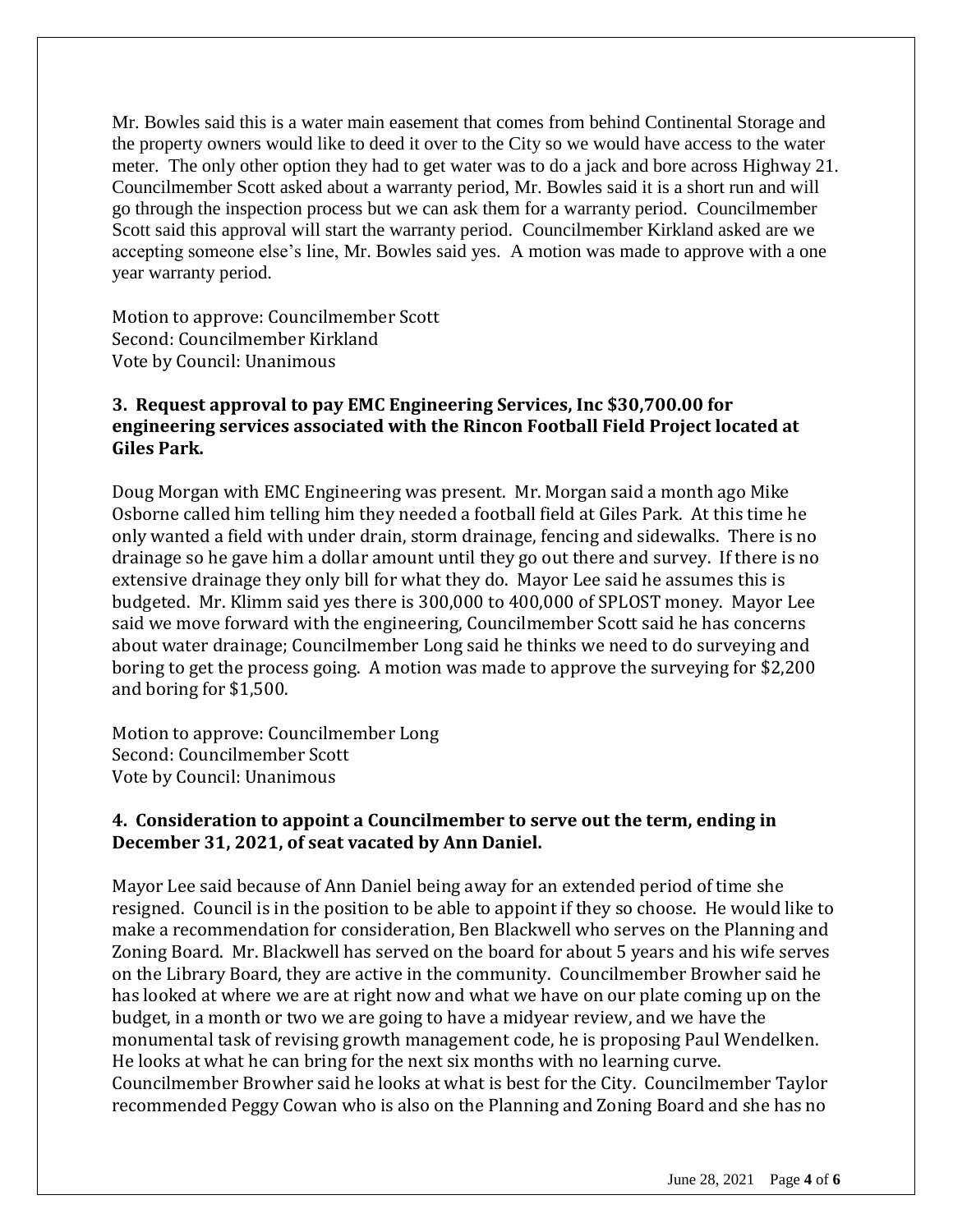affiliation with any land. Councilmember Kirkland said he knows two of the three and would like staff to get numbers so he could speak to Peggy Cowan. Mayor Lee said if we need more time to consider we can do that.

Motion to table: Councilmember Kirkland Second: Councilmember Scott Vote by Council: Unanimous

## **4A. Request approval to pay Savannah River Utilities \$7,125.00 to stripe St. Andrews Road. LI #320-4100-541225**

Mr. Bowles said at the last meeting Council wanted to forgo Willowpeg Way and do St. Andrews Road since it is a main road. It is longer than Willowpeg Way; it will be \$3.75 per foot. He has asked for quotes and only one company has responded. Councilmember Kirkland asked about budget, Mr. Bowles said it is within the budget amount.

Motion to approve: Councilmember Kirkland Second: Councilmember Taylor

Councilmember Scott asked how long the road is, the quote says 1,900 feet.

Vote by Council: Unanimous

## **5. Administrative Reports:**

**City Manager** – Mr. Klimm recognized Mr. Bowles and Public Works department for their work, Mr. Bowles is very responsive. Councilmember Scott said on weekends he is always pleasant when he calls him and the response is quick. Councilmember Kirkland said Mr. Bowles and his team do a really good job. Mr. Klimm discussed Freedom Rings, he recognized Mike Osborne, Effingham Heroes and staff, the event was terrific; with TSPLOST we communicate often with EMC and the contracts have been delivered to Sikes Brothers, so far so good.

Mr. Morgan said as soon as he gets the contracts back they will need to be signed by the Mayor. He will have a preconstruction meeting this week for Lockner Drive, 4th Street and Weisenbaker Road; Middleground Road will be in the paper this week and next week. We will have a pre bid meeting on July 13 and bid it on July 20. That will be all six roads.

**Chief of Police** – Chief Murrell said the event was great on Saturday; his guys were out there 14 hours.

**Water/Sewer/Public Works** – Mr. Bowles said he would like to echo what the chief said, everything went off without a hitch. They handled the major route and his team handled the subdivision and traffic was open within 30 minutes.